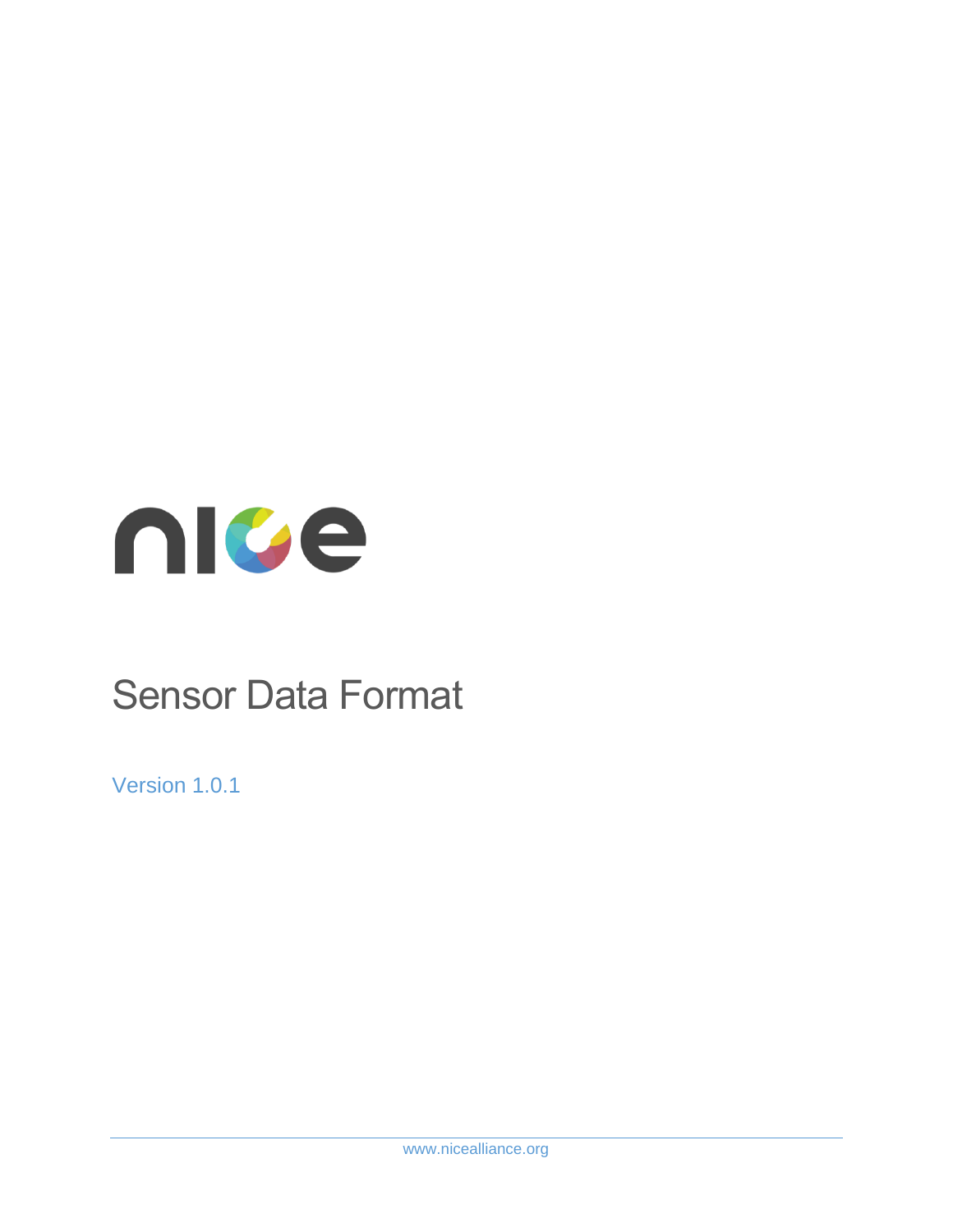Copyright 2019 NICE Alliance Promoters and other contributors to this document. All rights reserved. Third-party trademarks and names are the property of their respective owners.

Recipients of this document may copy, distribute, publish, or display this document so long as this copyright notice, license and disclaimer are retained with all copies of the document. No license is granted to modify this document.

THIS DOCUMENT IS PROVIDED "AS IS" AND WITHOUT WARRANTY OF ANY KIND. THE NICE ALLIANCE PROMOTERS AND ANY CONTRIBUTORS MAKE OR HAVE MADE NO REPRESENTATIONS OR WARRANTIES WHATSOEVER EXPRESS OR IMPLIED, STATUTORY OR OTHERWISE, REGARDING THE CONTENTS OF THIS DOCUMENTS AND/OR USE THEREOF, INCLUDING WITHOUT LIMITATION, ANY REPRESENTATION OR WARRANTY OF ACCURACY, RELIABILITY, MERCHANTABILITY, GOOD TITLE, NON-INFRINGEMENT, OR FITNESS FOR ANY PARTICULAR PURPOSE.

IN NO EVENT SHALL THE NICE ALLIANCE PROMOTERS, ANY CONTRIBUTORS OR THEIR AFFILIATES, INCLUDING THEIR RESPECTIVE EMPLOYEES, DIRECTORS, OFFICERS OR AGENTS, BE LIABLE FOR ANY DIRECT, INDIRECT, SPECIAL, INCIDENTAL, PUNITIVE OR CONSEQUENTIAL DAMAGES, ARISING OUT OF OR RELATING TO ANY USE OR DISTRIBUTION OF OR INABILITY TO USE THIS DOCUMENT (INCLUDING FUTURE UPDATES TO THIS DOCUMENTS), WHETHER OR NOT (1) SUCH DAMAGES ARE BASED UPON TORT, NEGLIGENCE, FRAUD, WARRANTY, CONTRACT OR ANY OTHR LEGAL THEORY, (2) THE NICE ALLIANCE PROMOTERS, CONTRIBUTORS OR THEIR AFFILIATES HAVE BEEN ADVISED OF THE POSSIBILITY OF SUCH DAMAGES; OR (3) SUCH DAMAGES WERE REASONABLY FORESEEABLE.

THIS DOCUMENT IS SUBJECT TO CHANGE AND UPDATED VERSIONS MAY BE DEVELOPED BY THE NICE ALLIANCE PROMOTERS.

Scenera, Inc., Nikon Corporation, Sony Semiconductor Solutions Corporation, Wistron Corporation and Hon Hai Precision Industry Co., Ltd.(NICE Alliance Promoters) contributed to this document.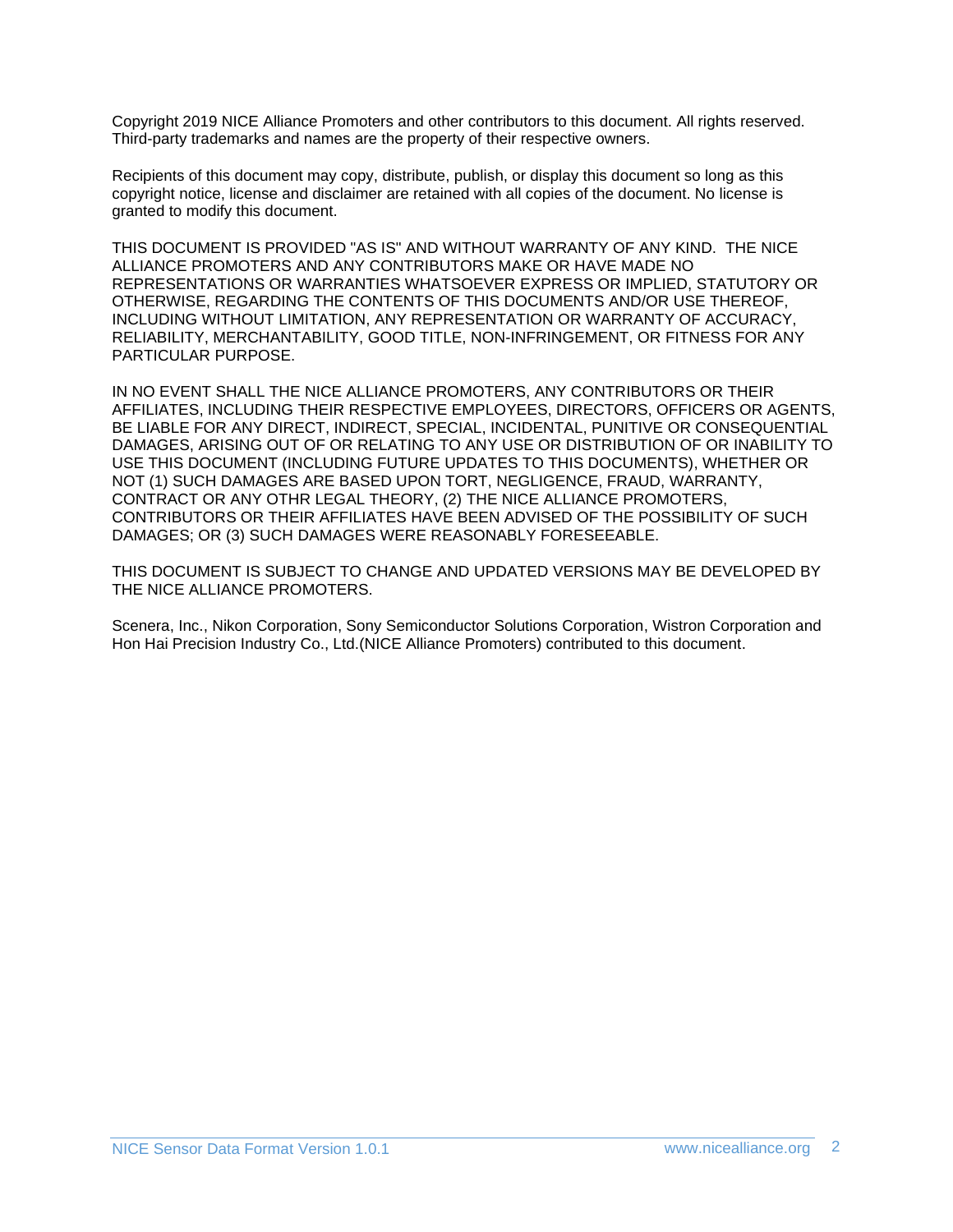# Revision History

| Version | Date        | Comments      |
|---------|-------------|---------------|
| 1.0.1   | 20 Dec 2019 | First release |

## **Contributors**

| <b>Name</b>        | Company |
|--------------------|---------|
| <b>Andrew Wajs</b> | Scenera |
| Aviram Cohen       | Scenera |
| Hideki Ando        | Sony    |
| Hironori Miyoshi   | Sony    |
| <b>Wendy Tin</b>   | Wistron |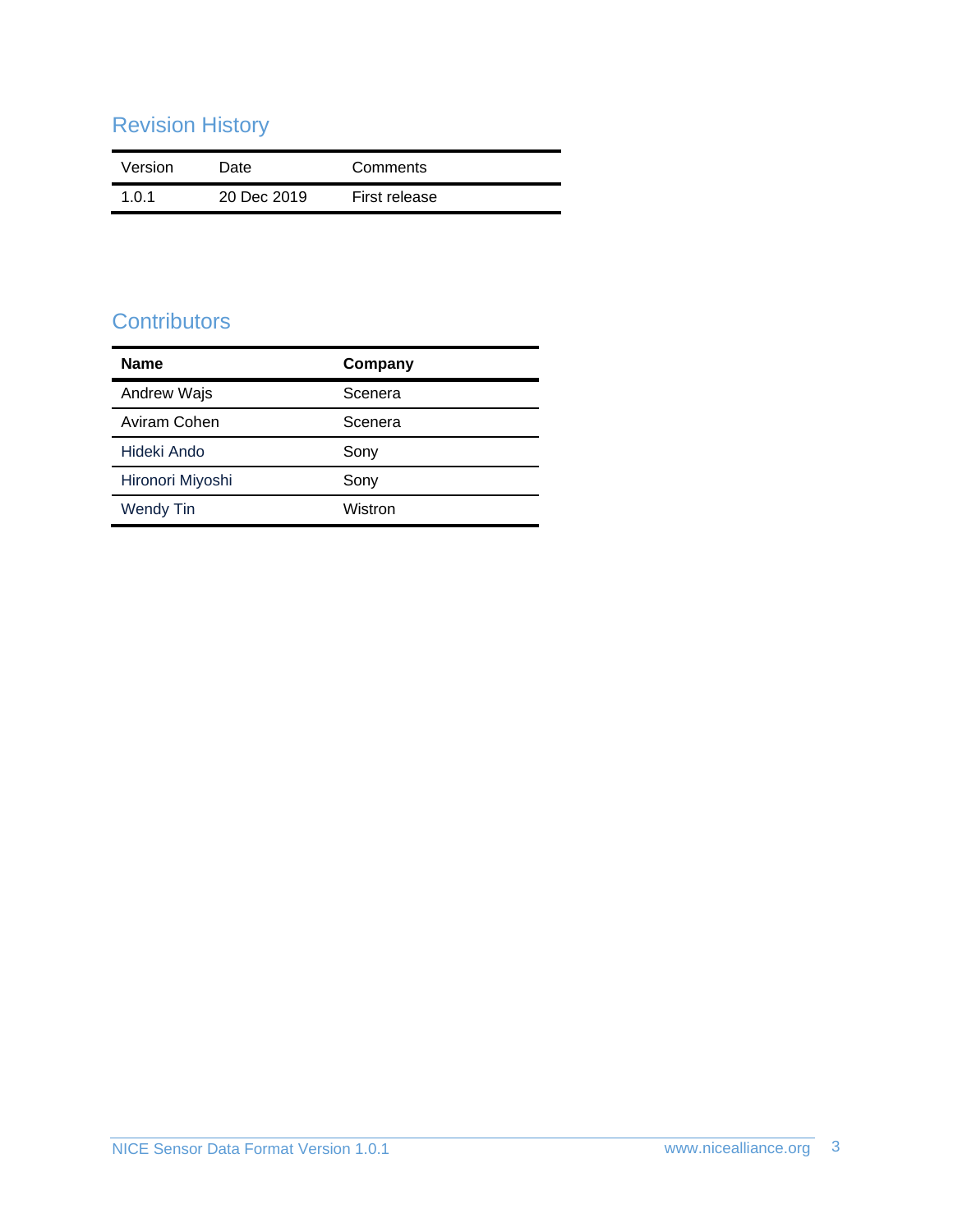# **Table of Contents**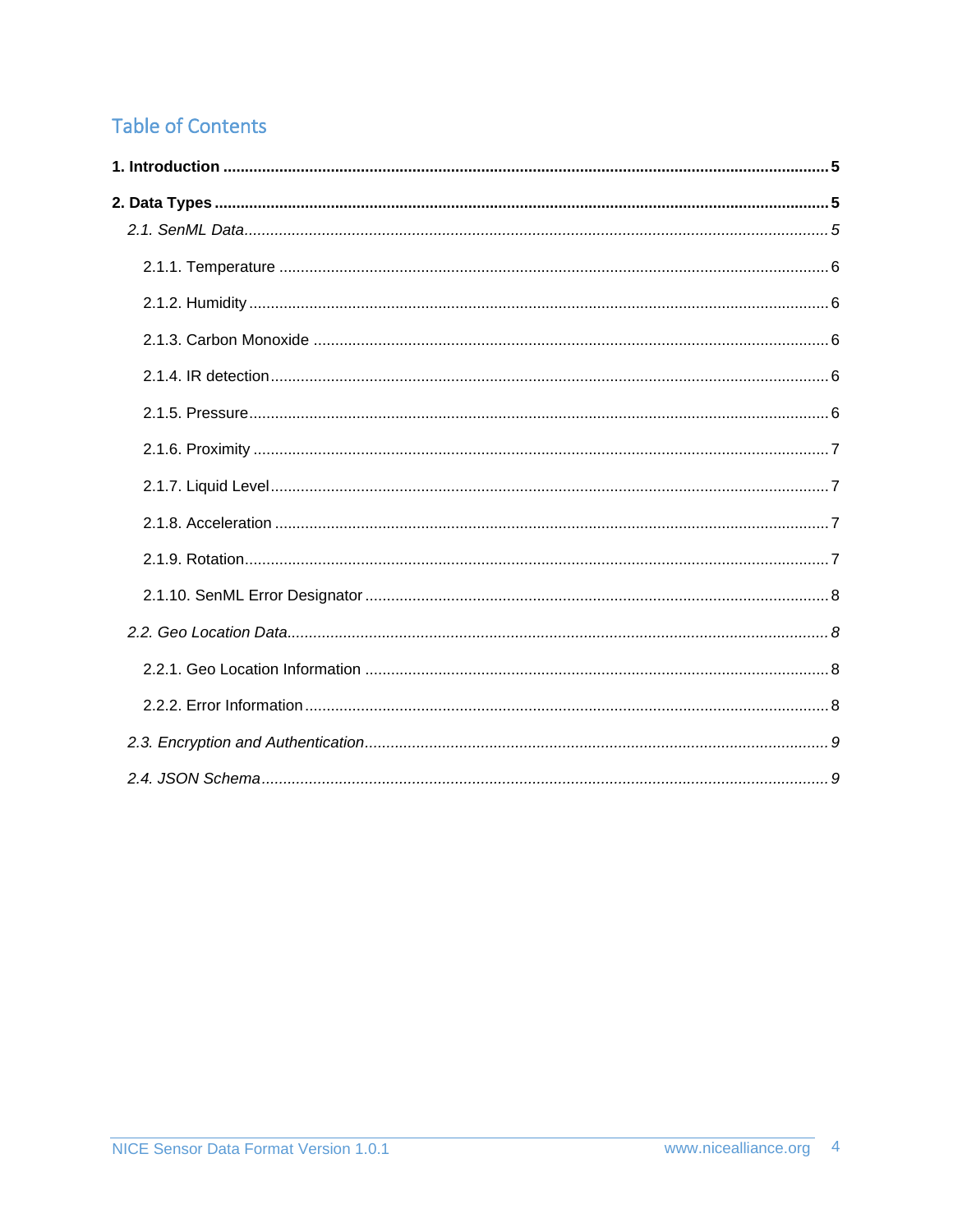### <span id="page-4-0"></span>**1. Introduction**

NICE Devices may generate many different types of data including temperature, humidity, geo-location etc. The purpose of this document is to define a common JSON structure that can be used to represent different types of IoT Data in a consistent manner.

This specification is based on the formats defined in RFC 8428 (Sensor Measurement Lists - SenML) and RFC 7946 (GeoJSON Format).

This document specifies how these standards should be used in the NICE context.

## <span id="page-4-1"></span>**2. Data Types**

The following types of data are supported using SenML data format defined in RFC 8428:

- Temperature
- Humidity
- Carbon Monoxide
- IR infrared sensor binary value of detected or not detected.
- Pressure
- Proximity binary value of detected or not detected.
- Level
- **Acceleration**
- Rotation

The units for each type of data is defined in RFC 8428.

The following data shall be supported using RFC 7946:

• Geo Location - This is made up of components – Altitude, Longitude and Latitude.

#### <span id="page-4-2"></span>2.1. SenML Data

RFC 8428 - Sensor Measurement Lists (SenML) defines a format for samples. A data sample is held as an element of a samples array. For purposes of NICE the data shall be represented in JSON format.

The following restrictions shall apply:

**Base Name:** The Device ID for the device that is generating the data.

**Name:** Identifies data type. Name is used to specify a component in multi-dimensional data, or to specify a cause of error in error designator.

**Base Time and Time:** Date/time when the data was sampled.

**Value:** Data content value as defined in subsections below, or one of error designator strings in Error Designator String section;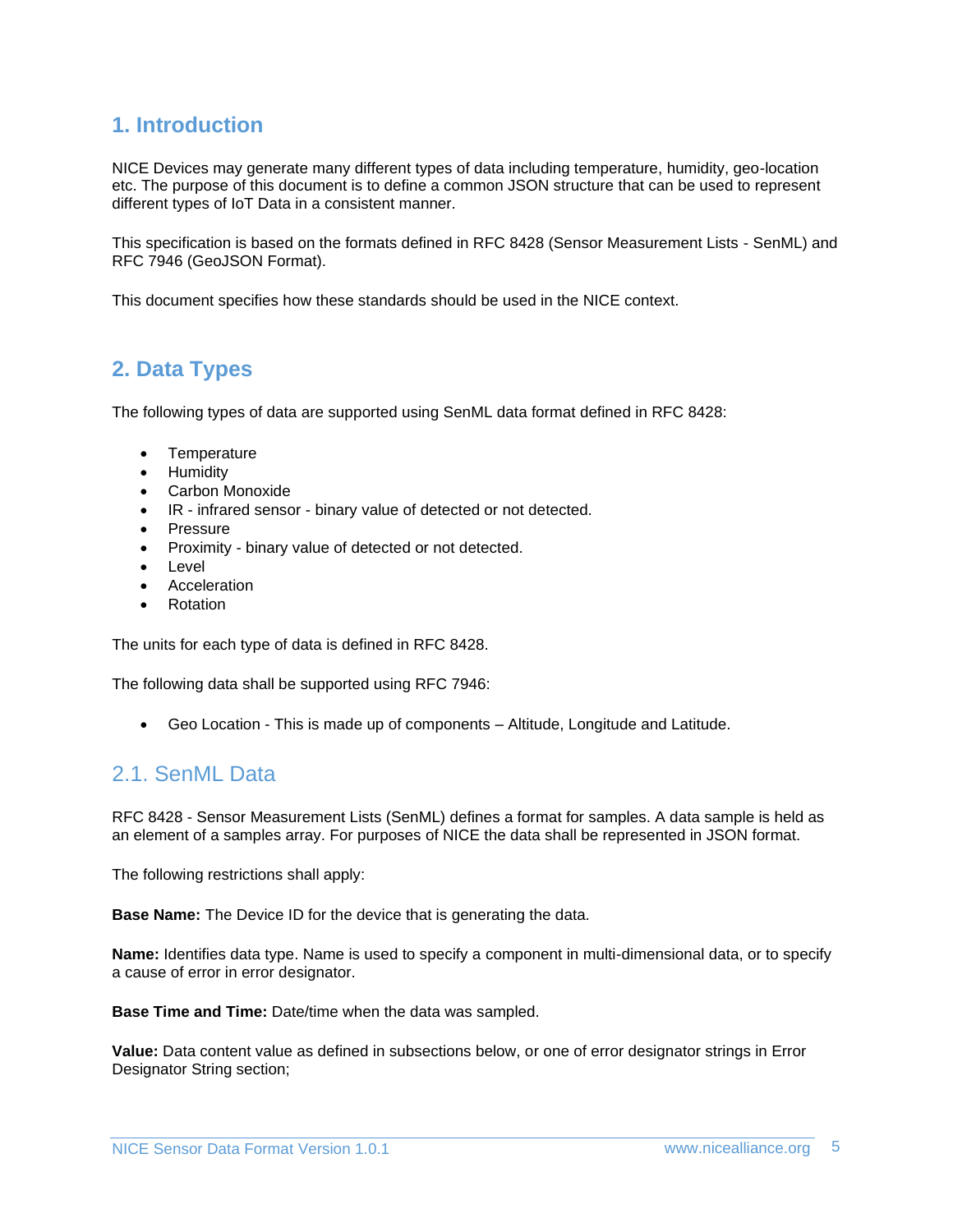Base Unit and Unit may be used but shall not be interpreted. Units of data are defined in this specification. Any Base Units and/or Units in SenML Records shall be ignored.

Other fields may be used as per RFC 8428.

#### <span id="page-5-0"></span>2.1.1. Temperature

Temperature data. Fields in SenML Records are as follows.

**Base Name:** DeviceID

**Name:** "Temperature"

**Value:** Temperature in degrees Celsius

#### <span id="page-5-1"></span>2.1.2. Humidity

Relative humidity data. Fields in SenML Records are as follows.

**Base Name:** DeviceID **Name:** "Humidity"

**Value:** Percentage of relative humidity (0 to 100 inclusive)

#### <span id="page-5-2"></span>2.1.3. Carbon Monoxide

Carbon monoxide data. Fields in SenML Records are as follows.

|                     | <b>Base Name:</b> DeviceID |                                                    |
|---------------------|----------------------------|----------------------------------------------------|
|                     | Name:                      | "CarbonMonoxide"                                   |
|                     | Value:                     | Percentage of carbon monoxide (0 to 100 inclusive) |
| 2.1.4. IR detection |                            |                                                    |

<span id="page-5-3"></span>Infrared sensor detection data. Fields in SenML Records are as follows.

**Base Name:** DeviceID

**Name:** "IRDetection"

**Boolean Value:** 0 (undetected) or 1 (detected)

#### <span id="page-5-4"></span>2.1.5. Pressure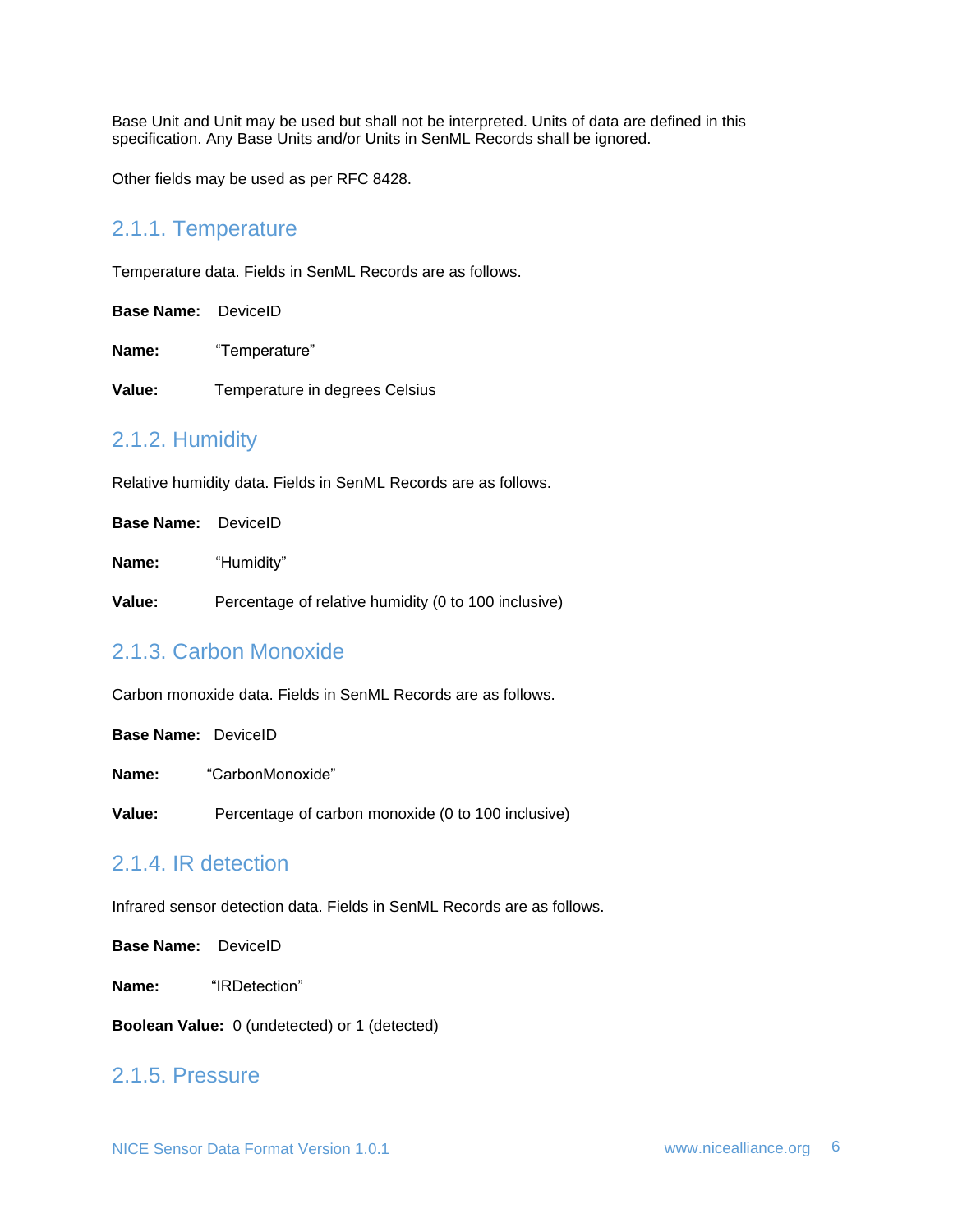Pressure data. Fields in SenML Records are as follows.

**Base Name:** DeviceID

**Name:** "Pressure"

**Value:** Pressure in Pascals

#### <span id="page-6-0"></span>2.1.6. Proximity

Proximity detection data. Fields in SenML Records are as follows.

**Base Name:** DeviceID

**Name:** "Proximity"

**Boolean Value:** 0 (undetected) or 1 (detected)

#### <span id="page-6-1"></span>2.1.7. Liquid Level

Liquid level (water level) data. Fields in SenML Records are as follows.

**Base Name:** DeviceID

**Name:** "LiquidLevel"

**Value:** Percentage of liquid storage level (0 to 100 inclusive)

#### <span id="page-6-2"></span>2.1.8. Acceleration

Acceleration data, may have multiple dimensions. Fields in SenML Records are as follows.

**Base Name:** DeviceID **Name:** "AccelerationX" for x-axis, "AccelerationY" for y-axis, "AccelerationZ" for z-axis. **Value:** Linear acceleration in m/s<sup>2</sup>

#### <span id="page-6-3"></span>2.1.9. Rotation

Rotational speed data, may have multiple dimensions. Fields in SenML Records are as follows.

**Base Name:** DeviceID **Name:** "RotationX" for x-axis, "RotationY" for y-axis, "RotationZ" for z-axis. **Value:** Angular velocity in rad/s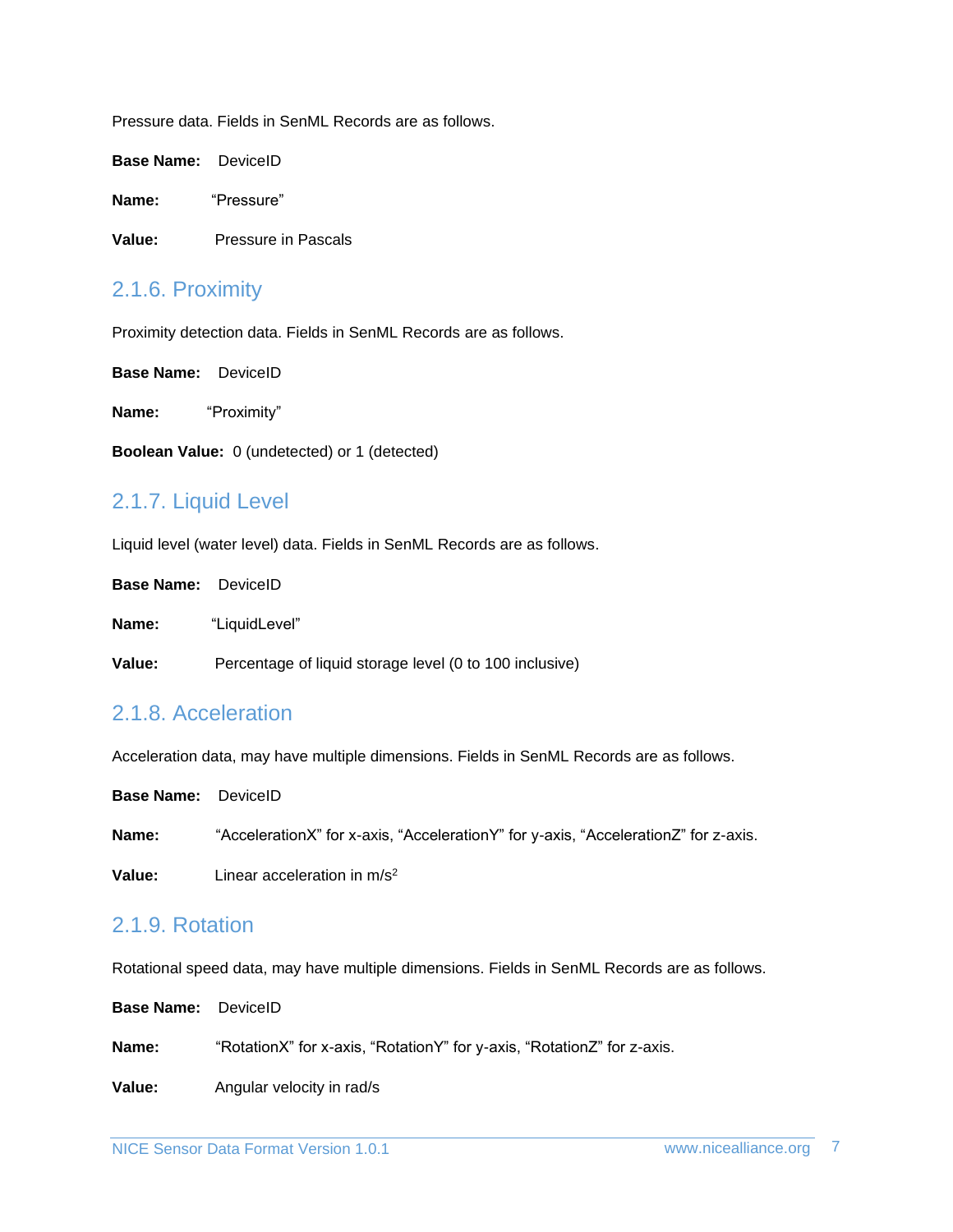#### <span id="page-7-0"></span>2.1.10. SenML Error Designator

This is used to show that an error has occurred in data acquisition or data processing. Fields in SenML Records are as follows.

| <b>Base Name:</b> DevicelD        |            |                                            |
|-----------------------------------|------------|--------------------------------------------|
| Name:                             | "Error"    |                                            |
| <b>String Value: "Corrupted":</b> |            | Data corruption detected.                  |
|                                   | "Lost":    | Data lost detected.                        |
|                                   |            | "Unsupported": Not able to interpret data. |
|                                   | "Unknown": | Unknown error occurred.                    |

#### <span id="page-7-1"></span>2.2. Geo Location Data

**Base Name:** DeviceID

A data sample of geo location data consists of timestamp and location data, held as an element of Samples array in a format below.

Timestamp shows the date and time when the sample is acquired. The syntax of the data shall conform to NICE Date Time format.

The location data contains either a geo location information or an error information.

#### <span id="page-7-2"></span>2.2.1. Geo Location Information

The data format of the geo location information shall conform to the format of Geometry object in Point type defined in RFC 7946 GeoJSON with following restrictions::

- "type" property value shall be "Point".
- "coordinates" property shall have at least two (2) and at most three (3) elements. Elements shall contain coordinate data in the order of longitude, latitude, and altitude if exists. Units are as defined in RFC 7946 and in the World Geodetic System (WGS 84).
- "bbox" property shall not be used.

#### <span id="page-7-3"></span>2.2.2. Error Information

The format of the error information shall be the same as that of the geo location information with exceptions below.

"type" property value shall be either of the following:

- "Corrupted": Data corruption detected.
- "Lost": Data lost detected.
- "Unsupported": Not able to interpret data.
- "Unknown": Unknown error occurred.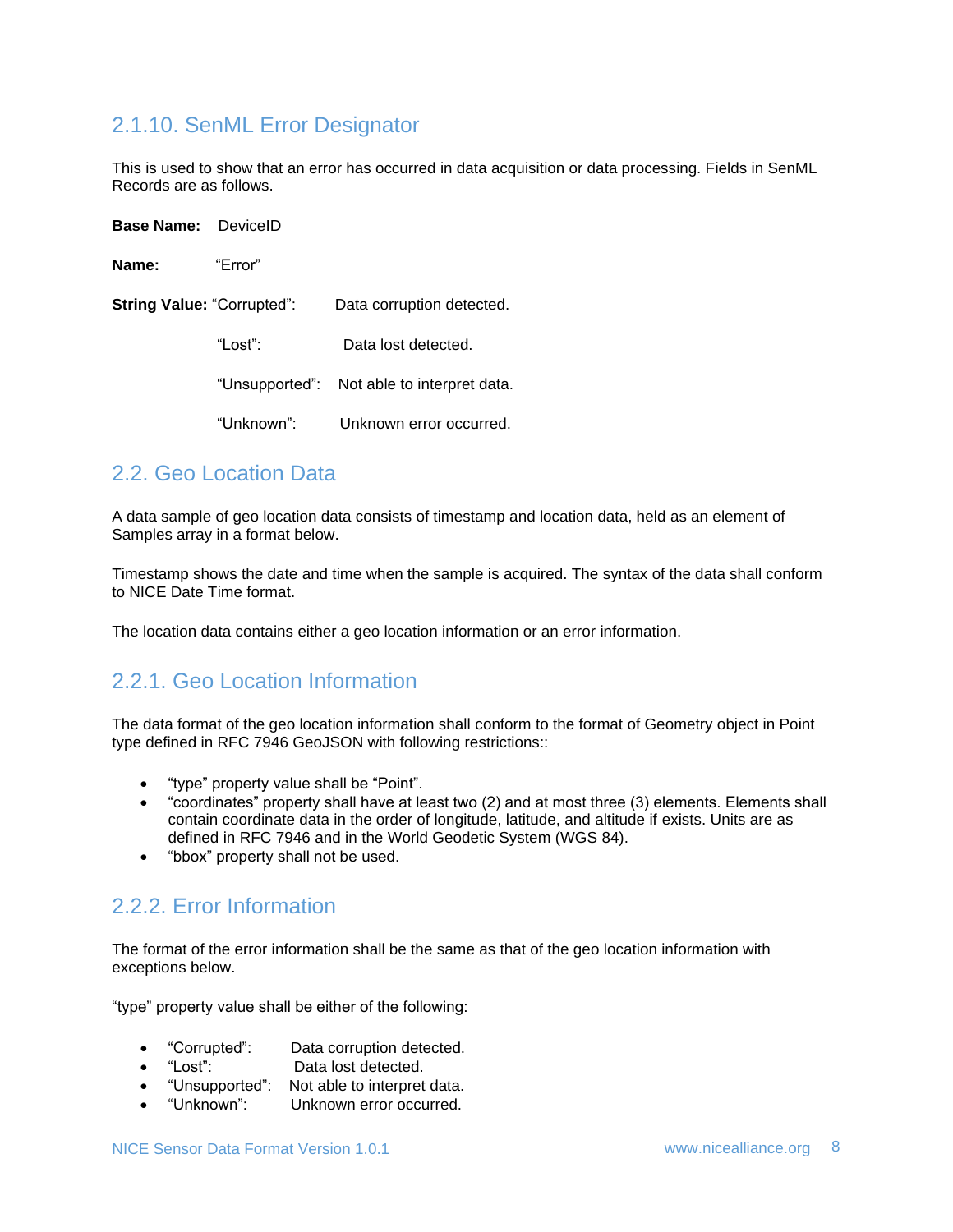Other properties shall not be used.

#### <span id="page-8-0"></span>2.3. Encryption and Authentication

The JSON objects may be encrypted and authenticated using the methods defined in the NICE Privacy and Security Specification.

## <span id="page-8-1"></span>2.4. JSON Schema

The following is the JSON schema for the DataSample Object.

```
{
    "$schema": "http://json-schema.org/draft-06/schema#",
    "type": "object",
    "title": "SensorData",
   "description": "NICE Data Format for Series of Samples from an IoT Sensor
       Units:
           Temperature : degrees Celsius
           Humidity: percent
           CarbonMonoxide: percent
           IRDetection: 0 (undetected) or 1 (detected)
           Pressure: Pascal
           Proximity: 0 (undetected) or 1 (detected)
           LiquidLevel : percent
           Acceleration : m/s^2
           Rotation: rad/s
           GeoLocation: as per RFC 7946 / WGS 84",
   "properties": {
       "Version": {
           "type": "string",
           "enum": [
               "1.0"
           ]
       },
        "DataID": {
           "type": "string"
       }, 
       "TransducerID": {
           "type": "string"
       },
       "StartDateTime": {
           "type": "string",
           "description": "Start Time for the Sequence of Data within this object in NICE Date 
Time format."
       },
       "EndDateTime": {
           "type": "string",
           "description": "End Time for the Sequence of Data within this object in NICE Date Time 
format."
       },
       "Data": {
           "oneOf": [
               {
                   "SenMLData": {
                      "type": "object",
                       "description": "Collection of SenML Record data.",
                      "properties": {
                           "Type ": {
                              "type": "string",
                              "enum": [
                                  "Temperature",
                                  "Humidity",
                                  "CarbonMonoxide",
                                  "IRDetection",
                                  "Pressure",
```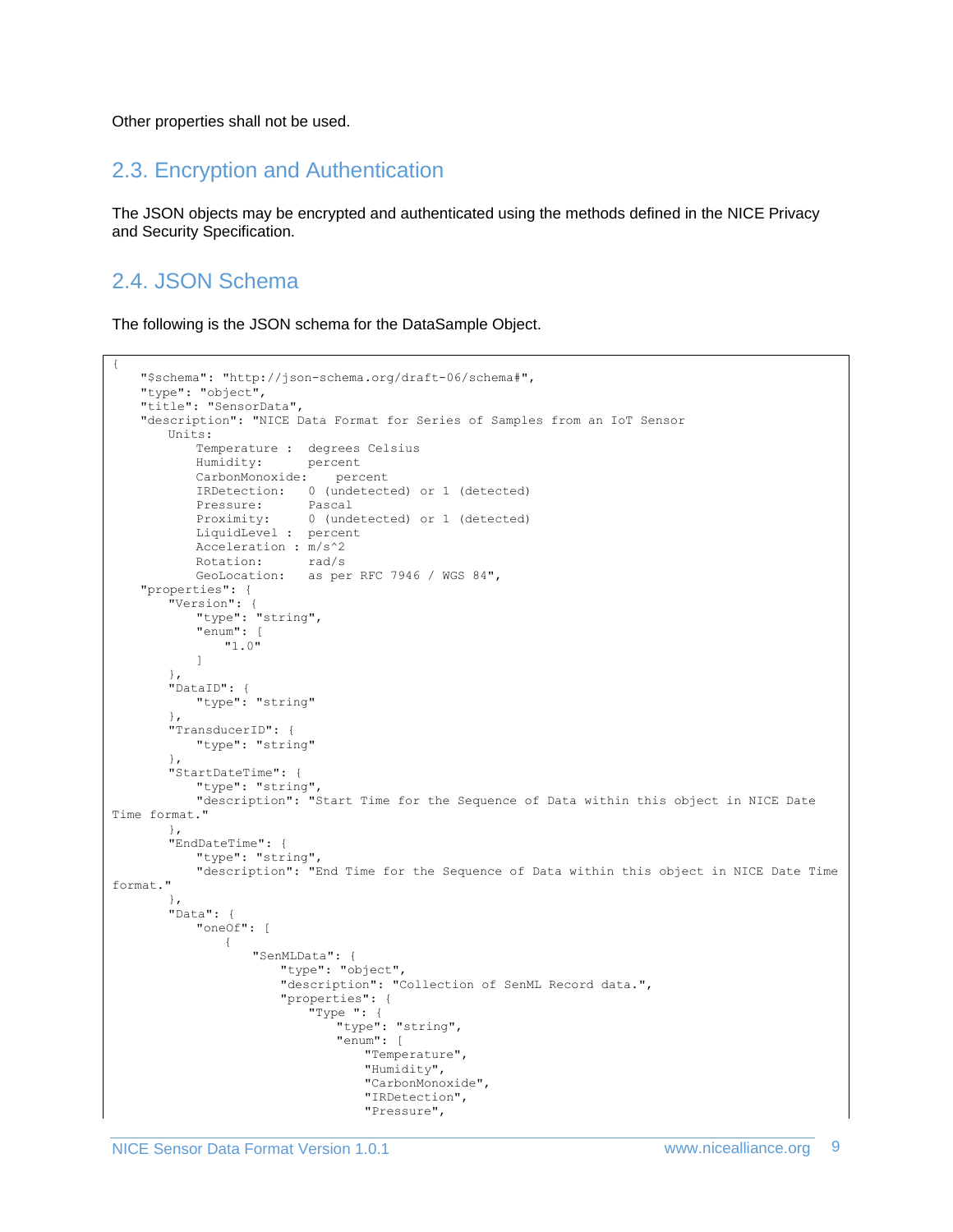```
"Proximity",
                                   "LiquidLevel",
                                   "Acceleration",
                                   "Rotation"
                               ]
                           },
                           "Samples": {
                               "type": "array",
                               "items": {
                                  "type": "string",
                                  "description": "RFC 8428 SenML Record or error designator 
string."
                               }
                          }
                       },
                       "required": [
                           "Type",
                           "Samples"
                       ]
                   }
               },
               {
                   "GeoLocationData": {
                       "type": "object",
                       "description": "Geo location data.",
                       "properties": {
                           "Type ": {
                               "type": "string",
                               "enum": [
                                   "GeoLocation"
                               ]
                           },
                           "Samples": {
                               "type": "array",
                               "items": {
                                   "type": "object",
                                   "description": "Geo location data with timestamp.",
                                   "properties": {
                                       "DateTime": {
    "type": "string",
    "description": "Timestamp at when the location data is sampled in NICE Date Time format."
                                       },
                                       "oneOf": [
    {
       "Location": {
           "type": "object",
           "description": "RFC 7946 GeoJSON Geometory object in Point type.",
           "properties": {
               "type": {
                   "type": "string",
                   "enum": [
                       "Point"
                   ]
               },
               "coordinates": {
                   "type": "array",
```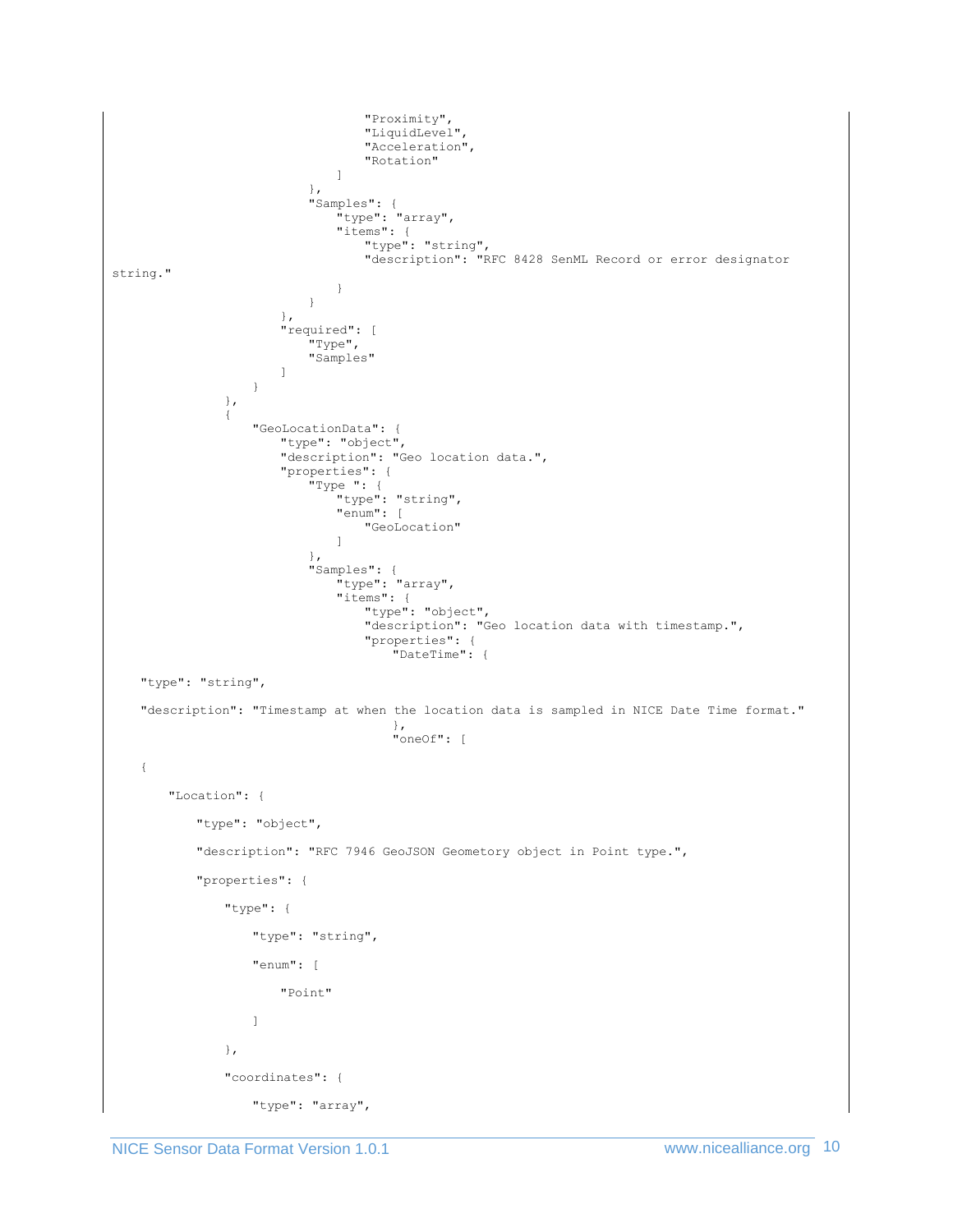```
"minItems": 2,
               "maxItems": 3,
               "items": {
                  "type": "number"
               }
           }
      },
       "required": [
           "type",
           "coordinates"
      ]
   },
},
{
   "Error": {
       "type": "object",
       "description": "Error information.",
       "properties": {
           "type": {
               "type": "string",
               "enum": [
                  "Corrupted",
                   "Lost",
                   "Unsupported",
                  "Unknown",
              ]
           }
      },
       "required": [
           "type"
       ]
   }
}
                                  ],
                                  "required": [
"DateTime"
                                  ]
```